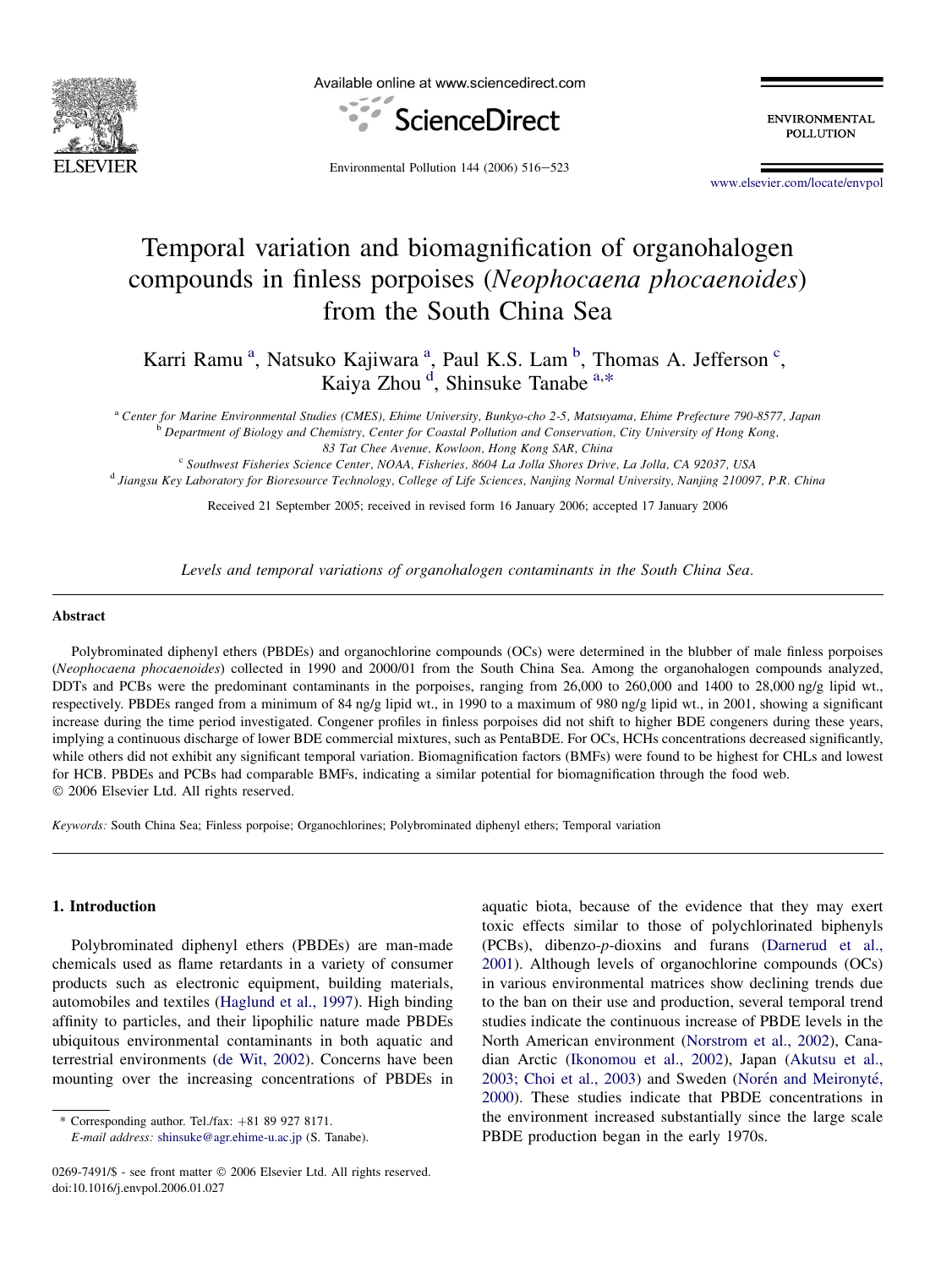The global market demand for PBDEs (sum of penta-, octa-, and deca-BDE) in 2001 showed that Asian countries consumed about  $40\%$  of the total ([BSEF,](#page-6-0) 2004). Despite the large quantities of PBDEs used in Asia, information on the environmental levels of these compounds is lacking in this region. In recent years, China has witnessed rapid industrial development and population growth along its coastal areas. Our previous studies on cetaceans from Hong Kong demonstrated high PBDE levels, when compared to cetaceans from other areas of the Asian region (Ramu et al., 2005; [Kajiwara](#page-7-0) et al., in press). Results of our studies recommend that it is critical to examine the temporal variation of these emerging new contaminants in this region.

It is well known that organochlorine pesticides were widely used in China between the 1950s and the 1980s. The amount of hexachlorocyclohexanes (HCHs) and dichlorodiphenyltrichloroethane (DDT) produced in China before they were banned in 1983 was 4.9 and 0.4 million tons, respectively, accounting for 33% and 20% of the total world production ([Zhang](#page-7-0) et al., 2002). Even after the ban on their usage in 1983, DDT concentrations in marine mussels collected from China are high, suggesting continuing usage of DDTs in the coastal areas of China (Nakata et al., 2002; [Monirith](#page-7-0) et al., [2003](#page-7-0)). The use of PCBs in China was banned in 1980s; however even today a large proportion of PCB containing old transformers and capacitors still remain in use, which results in continuous environmental input to many environmental compartments (Fu et al., [2003](#page-6-0)). These results suggest the existence of significant sources of OCs in China and thus studies are needed to clarify their status of contamination.

The primary objective of this study is to understand the changes in PBDE and OC concentrations during the latter 20th and early 21st centuries in finless porpoises (Neophocaena phocaenoides) collected from the South China Sea (SCS). The present study is the first attempt in this region to examine temporal variation of PBDE concentrations and congener patterns in the biotic environment. In this study, the stomach contents of some of the individuals were also analyzed to understand the biomagnification of these compounds.

#### 2. Materials and methods

#### 2.1. Samples

Seven adult male finless porpoises collected from Dongshan, SCS in 1990 by fishing nets and five adult male finless porpoises found stranded in several loca-tions along the Hong Kong coast during 2000/01 were used in this study ([Fig.](#page-2-0) 1). To understand the biomagnification of organohalogen compounds, stomach contents in semi-digested form in two finless porpoises from Hong Kong were also analyzed. Biological data of the animals analyzed are given in [Table](#page-2-0) 1. Blubber samples were excised from the animals, and the stomach contents were wrapped in aluminum foil, and kept in a deep freezer at  $-20$   $\degree$ C until chemical analysis.

#### 2.2. Chemical analysis

Analysis of PBDEs was performed following the procedure described by Ueno et al. [\(2004\)](#page-7-0) with slight modification. Briefly,  $2-3$  g of the blubber sample or 15 g of stomach contents were ground with anhydrous sodium sulfate and extracted in a Soxhlet apparatus with a mixture of diethyl ether and hexane for  $7-8$  h. An aliquot of the extract, after adding 5 ng of internal standards

 $(^{13}C_{12}$ -labeled BDE-3, BDE-15, BDE-28, BDE-47, BDE-99, BDE-153, BDE-154, BDE-183, and BDE-209), was added to a gel permeation chromatography (GPC; Bio-Beads S-X3, Bio-Rad Laboratories, CA, 2 cm i.d. and 50 cm length) column for lipid removal. The GPC fraction containing organohalogens was concentrated and passed through 1.5 g of activated silica gel (Wakogel S-1: Wako Pure Chemical Industries Ltd., Japan) column with 5% dichloromethane in hexane for clean up.  ${}^{13}C_{12}$ -labeled BDE-139 was added to the final solution prior to gas chromatograph equipped with a mass-selective detector (GC-MSD) analysis. Quantification was performed using a GC (Agilent 6890N) equipped with MSD (Agilent 5973N) for mono- to hepta-BDEs, and GC coupled with MS (JEOL GCmate II) for deca-BDE, using electron ionization with selective ion monitoring (EI-SIM) mode. GC columns used for quantification were DB-1 fused silica capillary (J&W Scientific Inc.) having  $30 \text{ m} \times 0.25 \text{ mm}$ i.d.  $\times$  0.25 µm film thickness for mono- to hepta-BDEs, and 15 m  $\times$  0.25 mm i.d.  $\times$  0.1 µm film thickness for deca-BDE. Ten major congeners of PBDEs (BDE-3, BDE-15, BDE-28, BDE-47, BDE-99, BDE-100, BDE-153, BDE-154, BDE-183 and BDE-209) were quantified in this study. All the congeners were quantified using the isotope dilution method to the corresponding  ${}^{13}C_{12}$ labeled congener. Recovery of  ${}^{13}C_{12}$ -labeled BDE ranged between 60 and 120%.

OCs including PCBs, DDTs (DDT and its metabolites), HCHs, CHLs (chlordane related compounds), HCB (hexachlorobenzene), TCPMe [tris(4 chlorophenyl)methane] and TCPMOH [tris(4-chlorophenyl)methanol] were analyzed following the method described by [Kajiwara](#page-6-0) et al. (2003). Another aliquot of the extract was subjected to GPC for lipid removal. The GPC fraction containing OCs was concentrated and passed through an activated Florisil column for clean-up and fractionation. Quantification of PCBs and most of the organochlorine pesticides was performed using a GC equipped with a microelectron capture detector (micro-ECD) and an auto-injection system (Agilent 7683 Series Injector). The GC column used for OC analysis was a fused silica capillary (DB-1; 30 m  $\times$  0.25 mm i.d.  $\times$  0.25 µm film thickness, J&W Scientific Inc.). Identification and quantification of TCPMe and TCPMOH were performed using a GC-MSD (Agilent 5973N) in (EI-SIM) mode equipped with an autoinjection system (Agilent 7683 series injector). The concentration of individual OCs was quantified from the peak area of the sample to that of the corresponding external standard. The PCB standard used for quantification was a mixture of 62 PCB isomers and congeners (BP-MS) obtained from Wellington Laboratories Inc., Ontario, Canada. Concentrations of individually resolved peaks of PCB isomers and congeners were summed to obtain total PCB concentrations.

Procedural blanks were analyzed simultaneously with every batch of five samples to check for interferences or contamination from solvents and glassware. Lipid contents were determined by measuring the total nonvolatile solvent extractable material on subsamples taken from the original extracts. The concentrations of organohalogens are expressed on lipid weight basis unless otherwise specified.

For quality assurance and control, our laboratory participated in the Intercomparison Exercise for Persistent Organochlorine Contaminants in Marine Mammals Blubber, organized by the National Institute of Standards and Technology (Gaithersburg, MD) and the Marine Mammal Health and Stranding Response Program of the National Oceanic and Atmospheric Administration's National Marine Fisheries Service (Silver Spring, MD). Standard reference material (SRM 1945) was analyzed for selected PCB congeners and persistent OCs. Data from our laboratory were in good agreement with those for reference materials. The average percentage deviation from the certified values was  $13\%$  (range:  $0.5-20\%$ ) for organochlorine pesticides and  $28\%$  (range:  $1.3-57\%$ ) for PCB congeners.

Statistical treatment of the obtained results was performed with the SPSS software (SPSS for Windows, SPSS Inc., 2001). Probability values less than 0.05 obtained using Mann-Whitney U-test were considered as statistically significant.

## 3. Results and discussion

### 3.1. Temporal variation of PBDEs

Concentrations of PBDEs detected in the adult male finless porpoises from the SCS are shown in [Table](#page-2-0) 1. Of the ten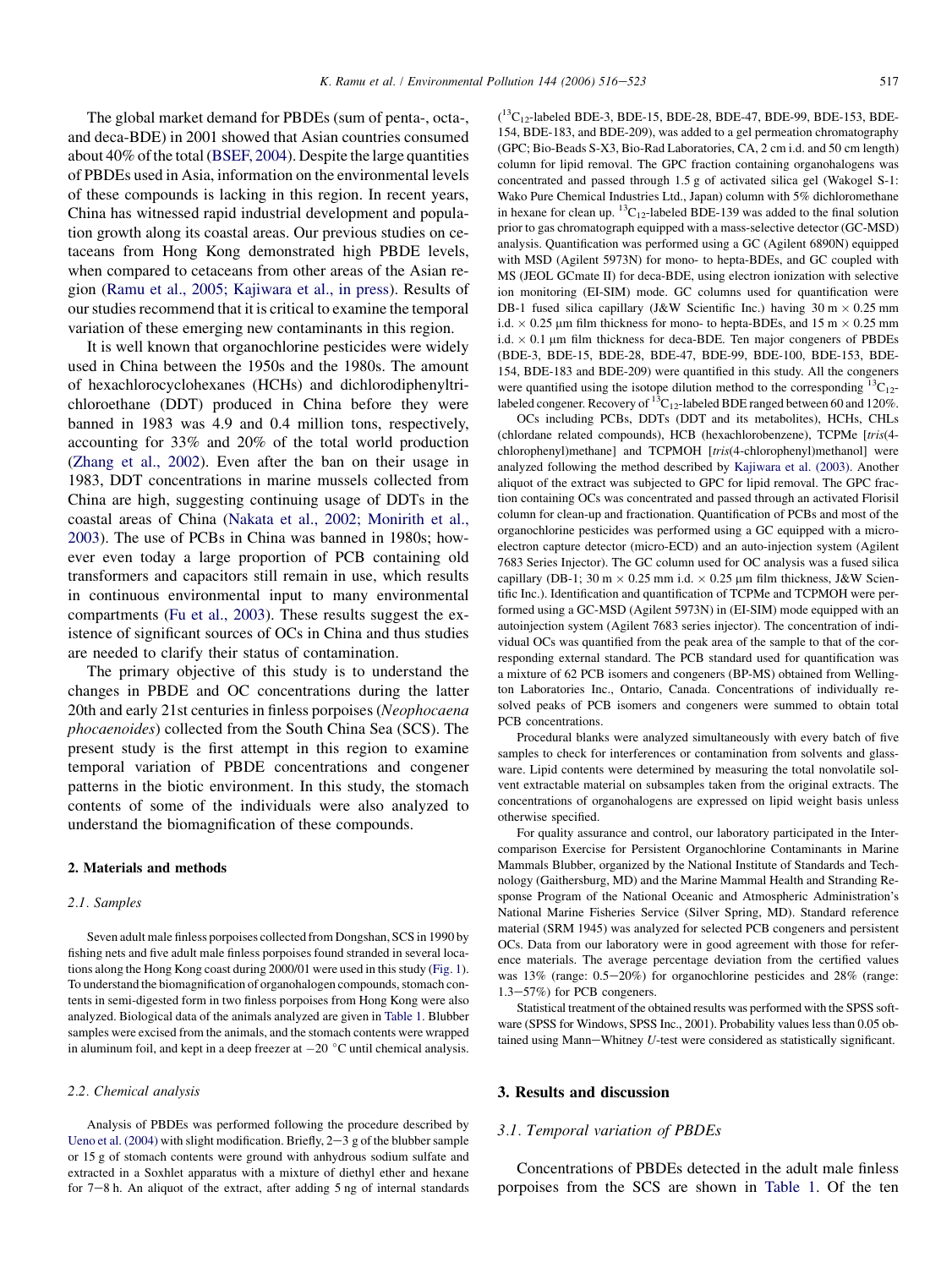<span id="page-2-0"></span>

Fig. 1. Map showing the sampling locations of finless porpoises in the South China Sea.

congeners analyzed, a total of eight congeners from di- to hepta-BDE were detected in the blubber of finless porpoises. BDE-3 (mono-BDE) and BDE-209 (deca-BDE) were below the limits of detection for analysis, which were 0.01 and 0.5 ng/g lipid wt., respectively. PBDE concentrations in finless porpoises ranged from a minimum of 84 ng/g lipid wt., in 1990, to a maximum of 980 ng/g lipid wt., in 2001 (Table 1).

In 1990, PBDE levels were higher than TCPMe and TCPMOH levels, but were lower than other organohalogen compounds analyzed. In 2000/01, DDTs ranked first, followed by PCBs > CHLs > PBDEs > HCHs > HCB > TCPMe > TCPMOH. Total PBDE concentrations in finless porpoises increased significantly (sixfold) from 1990 to 2000/01  $(p < 0.01)$ . The significant increase of PBDE levels in finless

Table 1

Concentrations of organohalogens (ng/g lipid wt.) in the blubber of male finless porpoises and their stomach contents collected from the South China Sea

| ID                      | Year | $BL$ (cm) | Lipid $(\%)$ | <b>PBDEs</b> | <b>PCBs</b> | <b>DDTs</b> | <b>CHLs</b> | <b>HCHs</b> | <b>HCB</b> | TCPMe | <b>TCPMOH</b> |
|-------------------------|------|-----------|--------------|--------------|-------------|-------------|-------------|-------------|------------|-------|---------------|
| <b>Finless Porpoise</b> |      |           |              |              |             |             |             |             |            |       |               |
| Dongshan                |      |           |              |              |             |             |             |             |            |       |               |
| 9053                    | 1990 | 121       | 87           | 170          | 5700        | 68,000      | 770         | 1100        | 140        | 90    | 61            |
| 9063                    | 1990 | 126       | 73           | 120          | 6500        | 140,000     | 1200        | 3500        | 170        | 52    | 86            |
| 9067                    | 1990 | 153       | 92           | 86           | 5500        | 140,000     | 1000        | 5500        | 140        | 72    | 84            |
| 9074                    | 1990 | 158       | 78           | 100          | 5800        | 130,000     | 950         | 6600        | 160        | 83    | 73            |
| 9076                    | 1990 | 160       | 83           | 140          | 11,000      | 280,000     | 1400        | 6100        | 160        | 140   | 150           |
| 9079                    | 1990 | 160       | 91           | 91           | 5000        | 130,000     | 1200        | 15,000      | 230        | 18    | 42            |
| 9061                    | 1990 | 167       | 71           | 84           | 9200        | 220,000     | 1500        | 11,000      | 180        | 87    | 230           |
| Hong Kong               |      |           |              |              |             |             |             |             |            |       |               |
| NP00-28/12              | 2000 | >123      | 40           | 740          | 4700        | 63,000      | 340         | 270         | 210        | 76    | 66            |
| NP00-26/12              | 2000 | 152       | 34           | 780          | 7200        | 51,000      | 400         | 170         | 110        | 55    | 63            |
| NP01-20/03              | 2001 | 121       | 63           | 230          | 1400        | 26,000      | 140         | 34          | 87         | 24    | 34            |
| NP01-24/05              | 2001 | 159       | 65           | 980          | 28,000      | 260,000     | 1400        | 860         | 160        | 150   | 58            |
| NP01-12/04              | 2001 | 163       | 32           | 840          | 22,000      | 260,000     | 1900        | 310         | 250        | 82    | 66            |
| <b>Stomach contents</b> |      |           |              |              |             |             |             |             |            |       |               |
| from NP00-26/12         | 2000 |           | 7.7          | 320          | 3000        | 38,000      | 160         | 130         | 130        | 25    | 39            |
| from NP01-12/04         | 2001 |           | 4.2          | 480          | 10,000      | 140,000     | 520         | 170         | 300        | 59    | 28            |
| BL, body length.        |      |           |              |              |             |             |             |             |            |       |               |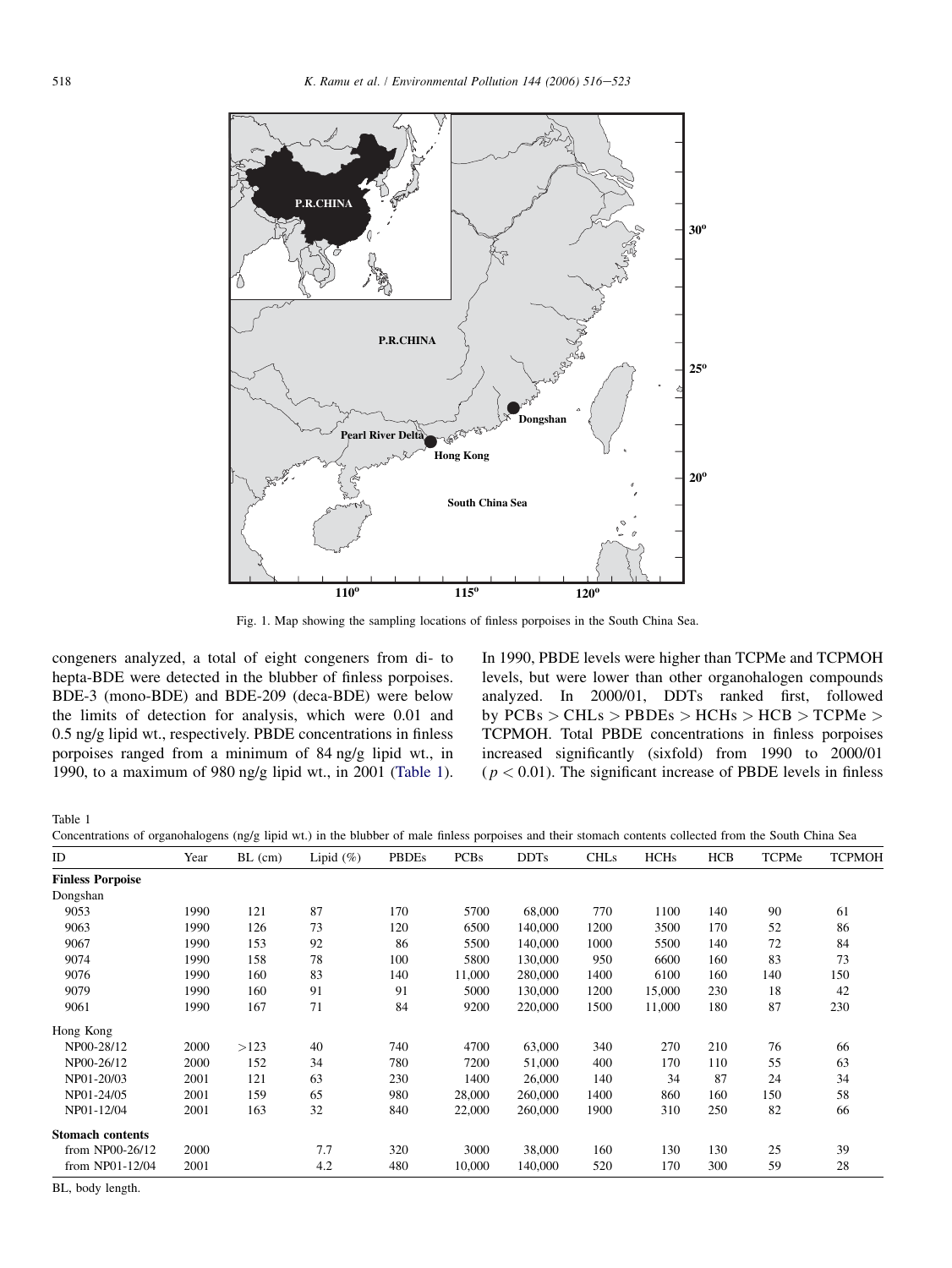porpoises suggests that PBDEs have been used more extensively in recent years.

Economic development, coupled with agricultural and industrial activities has resulted in increased production and usage of chemicals in China [\(Fung](#page-6-0) et al., 2004). The study area, located in the Pearl River Delta (PRD), has numerous electronic and telecommunication industries, which have transformed this delta into one of the fastest growing industrial manufacturing areas in the world [\(Zheng](#page-7-0) et al., 2004). As PBDEs are commonly incorporated into polymers used in electronic components, the significant increase of PBDEs in finless porpoises over the last decade may be due to the discharge of effluents derived from materials used in the production or dismantling of electronic equipments. In China, the domestic production of brominated flame retardants (BFRs) was 10,000 tons in the year 2000 and the demand for BFRs increases at a rate of 8% per year (Mai et al., [2005](#page-7-0)). The escalating demand for BFRs in China is also evident, in the increasing PBDE concentrations in upper layers of sediment core samples from the PRD, China (Mai et al., [2005](#page-7-0)). The increase in PBDE levels in the present study is in agreement with the increasing demand for PBDEs worldwide (de [Wit,](#page-6-0) [2002](#page-6-0)). Exponential increases in PBDE concentrations in marine mammals have also been reported in ringed seals (Phoca hispida) from the Canadian Arctic, from 1981 to 2000 ([Iko](#page-6-0)[nomou](#page-6-0) et al., 2002) and beluga whales (Delphinapterus leucas) from the St. Lawrence estuary, Canada, from 1988 to 1999 [\(Lebeuf](#page-7-0) et al., 2004). Northern fur seals (Callorhinus ursinus) collected during the  $1972-1998$  time period from the Pacific coast of Japan showed increasing PBDE levels between 1972 and 1994. However, a declining trend was noticed later, as a result of the restrictions on the usage of PBDEs in Japan ([Kajiwara](#page-6-0) et al., 2004).

To our knowledge, this is the first study documenting the temporal variation of PBDEs in marine mammals from a developing country. The rising PBDE levels in various environmental matrices have been well documented in many developed countries. It is anticipated that, with the growing Chinese economy and the PRD becoming the world's largest manufacturing base for electronics and electrical products, the situation may deteriorate further in this region with regard to PBDE contamination. Results obtained in the present study suggest that the increasing levels of PBDEs are of concern and more monitoring studies are warranted in developing countries.

# 3.2. Temporal variation of PBDE congener profiles

The percentage composition of each individual congener relative to total PBDEs in blubber of finless porpoises for the years 1990 and 2000/01 is shown in Fig. 2. BDE-47 was the most abundant congener in all the samples analyzed. The dominance of BDE-47 in PBDE congener profiles has been observed in terrestrial and marine animals, including humans and freshwater fish [\(Hites,](#page-6-0) 2004). The proportion of BDE-47 and -100 was smaller during 1990 than in 2000/01, and the opposite was true for BDE-153 and -154. PBDEs are



Fig. 2. Temporal trends of PBDE congener patterns in finless porpoises from the South China Sea. Vertical bars show the range and mean contribution of each congener to total PBDE concentration. Asterisks indicate significant differences between the two time periods (\* $p < 0.05$ ; \*\* $p < 0.01$ , Mann-Whitney U-test).

commercially available as three products; the PentaBDE mixture contains primarily BDE-47 (37%), BDE-99 (35%) and BDE-100 (6.8%), with lesser amounts of other congeners (Sjödin et al., 1998), while the OctaBDE mixture contains several hexa- to nona-brominated congeners, and the DecaBDE mixture is almost entirely composed of BDE-209 [\(Alaee](#page-6-0) et al., [2003](#page-6-0)). To understand the change in PBDE congener patterns over the time period, the ratio defined by [Zhu](#page-7-0) and Hites [\(2004\)](#page-7-0) was used with the inclusion of BDE-183 in the equation:

$$
R = \frac{[47] + [99] + [100]}{[153] + [154] + [183]}
$$

where  $[x]$  refers to the concentration of congener x in any unit. The numerator and denominator indicate major components of PentaBDE and OctaBDE, respectively. The calculated R values in finless porpoise in 1990 varied from 2.9 to 7, while in 2000/01 the values ranged from 6.6 to 11. There was a statistically significant difference in R values ( $p < 0.01$ ) between these two periods, which may suggest the continuous or increasing usage of PentaBDE mixture in this region, when compared to OctaBDE mixture. Sediment analysis from the PRD and adjacent SCS also revealed that PentaBDE is one of the major commercial mixtures used in the PRD region in addition to DecaBDE mixture (Mai et al., [2005](#page-7-0)). Exponential increase of the lower brominated congener groups (PentaBDE) was also reported in ringed seals from the Canadian Arctic ([Ikonomou](#page-6-0) et al., 2002). However, the congener pattern observed for northern fur seals from the Pacific coast of Japan was in contrast to the present study; in northern fur seals there was a shift towards the higher brominated congeners ([Kajiwara](#page-6-0) et al., 2004).

Differences in production and use of commercial PBDE formulations may account for the differences in congener profiles from various locations. Since majority of the BDE congeners found in both humans and wildlife arise from PentaBDE commercial mixtures, globally there has been a shift towards the use of higher brominated congeners. Japanese industries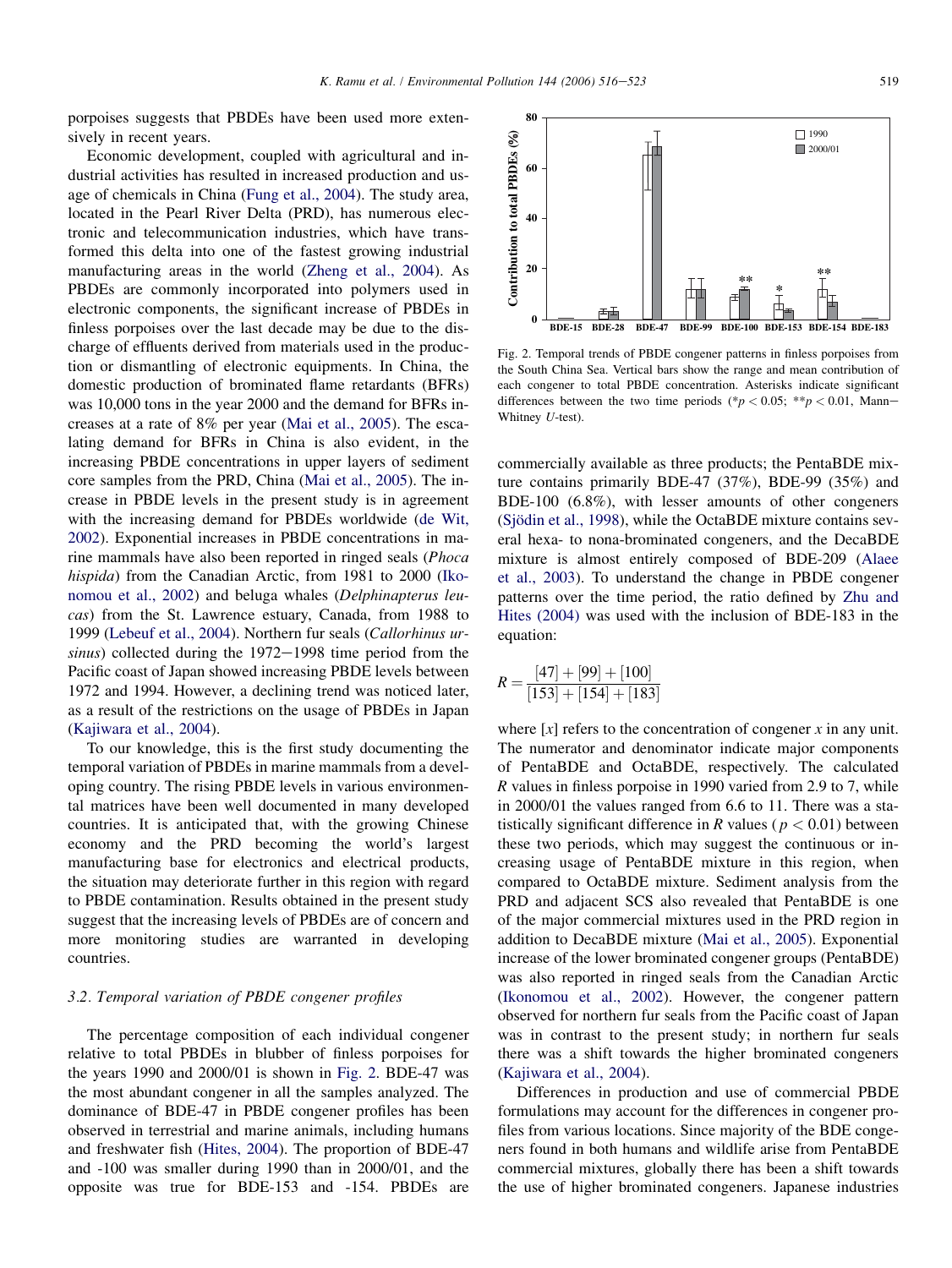phased out the use of TetraBDE products in 1990, the isomeric composition of which was found to be almost similar to the commercial PentaBDE mixture produced in Europe and USA ([Watanabe](#page-7-0) and Sakai, 2003). Out of the total global market demand of 67,400 tons of PBDEs in 2001, PentaBDE mixture accounted for 7500 tons, out of which about 150 tons was used in Asia ([BSEF,](#page-6-0) 2004). The precise place of use of the PentaBDE mixture in Asia is not clear, but the intensity of manufacturing operations in China suggests that it could be one of the major consumers of PentaBDE mixture in Asia. The primary usage of PentaBDE mixture is as an additive flame retardant in polyurethane foams (PUF) used in furnishings and textiles [\(Alaee](#page-6-0) et al., 2003). It has been envisaged that the possible sources of these PentaBDE contaminants to the environment are the discarded PentaBDE impregnated materials, such as PUF as well as direct vapor emission and wastewater from related industries (Hale et al., [2002\)](#page-6-0). The daily discharge of enormous quantities of untreated sewage into the coastal waters of Hong Kong, and the large scale dismantling and processing of used electric products (computers, televisions and other electric household equipment) that come from developed nations, along the coastal areas of China [\(Hileman,](#page-6-0) 2002) may be the reasons for the increase in PentaBDE congeners over the time period in SCS. Air samples from the city of Guangzhou in Southern China, which has numerous industries as well as electronic waste processing units, had PBDE pattern similar to the technical PentaBDE mixture (Bromkal 70-5DE) (Mai et al., [2005](#page-7-0)); this may further explain the increase in PentaBDE congeners in SCS. Although DecaBDE is one of the most produced BFRs in China ([Mai](#page-7-0) et al., [2005\)](#page-7-0), it was not detected in any of the samples analyzed in this study; this may due to its low bioaccumulation potential. The photolytic debromination or the enzymatic debromination of DecaBDE to lower brominated congeners, as reported in fish, could also explain that BDE-209 was not detected in our samples (Söderström et al., 2004; Stapleton et al., [2004a](#page-7-0)).

#### 3.3. Temporal variation of OCs

OC contaminants were detected in all the samples of finless porpoises collected from SCS [\(Table](#page-2-0) 1). DDTs, followed by PCBs, were the predominant contaminants during both time periods. With the exception of HCHs, concentrations of other OCs did not change significantly during the last decade. Concentrations of HCHs in finless porpoises collected in 2000/01 were significantly less, when compared to the porpoises in 1990 ( $p < 0.001$ ). Differences in isomer composition of HCHs could also be seen over the same period (Fig. 3).  $\beta$ -HCH, the persistent isomer was predominant during both time periods. For finless porpoises collected in 1990,  $\alpha$ -HCH was detected in all the samples, while porpoises in 2000/01 had  $\alpha$ -HCH below detection limits, which may suggest that the usage of technical HCH has declined in China. Earlier studies reported China as one of the largest producers/consumers of technical HCHs in the world. The total amount of HCH production in China during 1952 to 1983 was estimated



Fig. 3. Temporal change in the percentage compositions of DDT and its metabolites, CHL compounds and HCH isomers in finless porpoises from the South China Sea.

to be 4.46 million tons (Li et al., [1998\)](#page-7-0). Technical HCHs were replaced in China by the purified active isomer  $\gamma$ -HCH in 1991, also known as lindane (Li et al., [2001](#page-7-0)). Thus, the observed isomer profile for HCHs in finless porpoises may be due to change in usage of HCH mixtures. Residue levels of HCHs in Chinese foodstuff during 2000/01 also decreased drastically since the 1980s, after the ban on the usage of HCHs in 1983 [\(Nakata](#page-7-0) et al., 2002). Thus, the lowered levels of HCHs in finless porpoises in 2000/01 may be due to the ban on use of HCH in agriculture in China.

China had been a major producer and user of DDT since the 1950s. The use of DDT in agriculture in China was legally banned in 1983 ([Chen](#page-6-0) et al., 2002). In spite of the ban on usage, DDTs were the predominant organohalogen contaminants in finless porpoises, and no declining trend was seen for DDT compounds in the present study ([Table](#page-2-0) 1). DDTs levels as high as 260,000 ng/g lipid wt., were found in some of the individuals collected in 2000/01. It is interesting to note that finless porpoises, inhabiting more open waters as compared with Indo-Pacific humpback dolphins (Sousa chinensis), also have high DDT levels. This may indicate the widespread DDT contamination in Chinese waters (i.e. not restricted to estuaries). The elevated concentrations of DDTs and high proportions of the parent compound  $p, p'$ -DDT in finless porpoises collected in 2000/01 suggest a continuous input of this compound in this region (Fig. 3). Zheng et al. [\(2000\)](#page-7-0) also reported that there is little sign of any declining trend in concentrations of DDT following its ban in China in 1983. Considering these observations and the results of this study, it is probable that DDT is still in use around the coastal waters of China.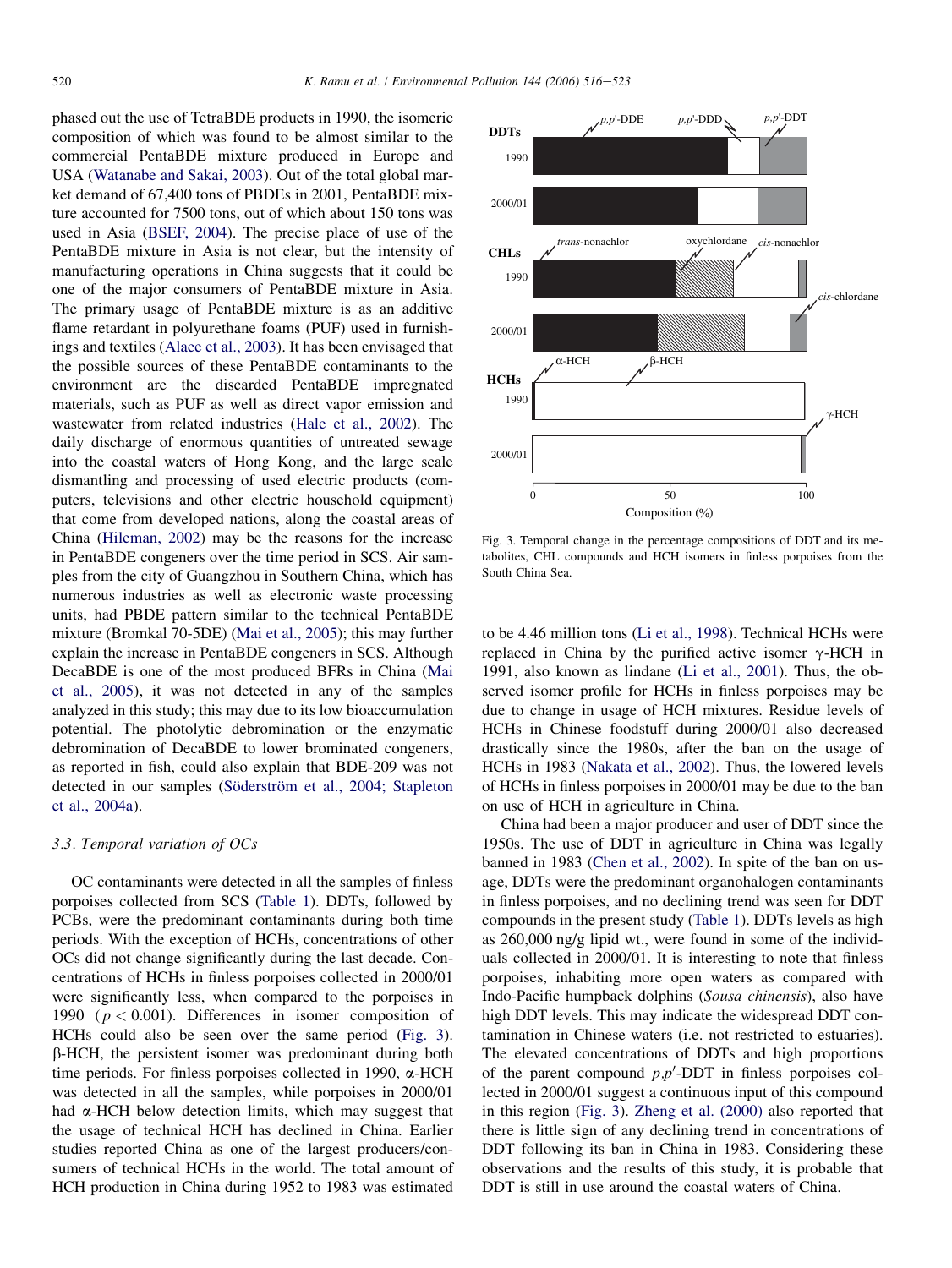

Fig. 4. Temporal variation of PCB congener profiles in finless porpoises collected in 1990 and 2000/01 from the South China Sea. Vertical bars represent concentrations of PCB congeners relative to the most abundant congener, CB-153, which was treated as 1.0.

Next to DDTs, PCBs were the major contaminants in the samples analyzed. The use of PCBs was banned in China in the 1980s, but no declining trend in PCB levels in finless porpoises was seen during the last decade [\(Table](#page-2-0) 1). Slower decline of PCB concentrations in marine mammals have also been reported in striped dolphins (Stenella coeruleoalba) from the western north Pacific [\(Loganathan](#page-7-0) et al., 1990), northern fur seals from north Pacific coast of Japan ([Tanabe](#page-7-0) et al., [1994\)](#page-7-0) and minke whales (Balaenoptera acutorostrata) from the Antarctic [\(Aono](#page-6-0) et al., 1997). During both the time periods, CB-153 and -138 dominated the PCB profiles and no significant differences in the pattern of the profiles could be seen during the last decade (Fig. 4). The steady state of PCB contamination in the aquatic environment has also been reported in a number of previous investigations dealing with temporal trends of OC contamination using higher trophic mammals as bioindicators (e.g. [Tanabe](#page-7-0) et al., 2003). In China, a large proportion of PCB containing old transformers and capacitors still remain in use (Fu et al., [2003\)](#page-6-0); and the continuous discharge of PCBs from these equipments may be one of the contributing factors for the steady state of PCBs observed in this study. In a spatial and temporal assessment of PCB pollution in China, Xing et al. [\(2005\)](#page-7-0) observed that concentrations of PCBs in many areas of China increased during the 1980s and 1990s and concluded that China will continue to experience increases in PCB levels. The low rate of decrease in the levels of PCBs in the marine environment suggests a possible prolonged exposure of these compounds to the marine biota in the coming years especially top predators like finless porpoises.

# 3.4. Biomagnification of organohalogen compounds

Organohalogen compounds in the semi-digested stomach contents of two finless porpoises were analyzed to calculate biomagnification factors (BMFs), which were defined as the ratio of the chemicals concentration in the blubber of porpoise to those in its stomach contents on a lipid weight basis [\(Table](#page-2-0) 1). BMFs for all the organohalogen compounds were generally greater than one, implying that organohalogen compounds magnify in the aquatic food chain (Table 2). The bioaccumulation of these compounds depends on the uptake and elimination ability of the organism, as well as the physicochemical properties of the chemicals (octanol-water partition coefficient, effective cross section, molecular weight, etc.). In general, CHLs had somewhat higher BMF than other compounds and HCB had the least BMF. The octanol-water partition coefficient (log  $K_{\text{ow}}$ ) values for tetra- to hexa-PCB and PBDE congeners ranged from 5.84 to 6.92, and 5.87 to 7.92, respectively [\(Burreau](#page-6-0) et al., 1997). The comparable BMFs observed for PCBs and PBDEs in the present study could be attributed to the similar  $\log K_{ow}$  values, which further suggest that they have analogous potential to bioaccumulate in biological systems. For all PBDE congeners, BMFs were comparable and no relationship could be seen between BMF and

Table 2

Biomagnification factors for organohalogens compounds in finless porpoises from Hong Kong

| Compounds       | NP00-26/12 | NP01-12/04 |
|-----------------|------------|------------|
| <b>PBDEs</b>    | 2.4        | 1.8        |
| <b>BDE-15</b>   | 2.4        | 1.6        |
| <b>BDE-28</b>   | 2.4        | 1.6        |
| <b>BDE-47</b>   | 1.5        | 1.8        |
| <b>BDE-99</b>   | 2.4        | 1.8        |
| <b>BDE-100</b>  | 2.4        | 1.7        |
| <b>BDE-153</b>  | 2.2        | 1.6        |
| <b>BDE-154</b>  | 2.2        | 1.4        |
| <b>BDE-183</b>  | 2.2        | 0.80       |
| <b>PCBs</b>     | 2.4        | 2,2        |
| <b>DDTs</b>     | 1.3        | 1.9        |
| $p$ , $p'$ -DDE | 1.4        | 2.2        |
| $p, p'$ -DDD    | 0.93       | 0.96       |
| $p$ , $p'$ -DDT | 71         | 170        |
| <b>CHLs</b>     | 2.5        | 3.7        |
| Oxychlordane    | 9.5        | 8.8        |
| trans-Nonachlor | 0.68       | 2.5        |
| cis-Nonachlor   | 2.8        | 4.7        |
| cis-Chlordane   | 1.1        | 1.5        |
| <b>HCHs</b>     | 1.3        | 1.8        |
| <b>HCB</b>      | 0.85       | 0.83       |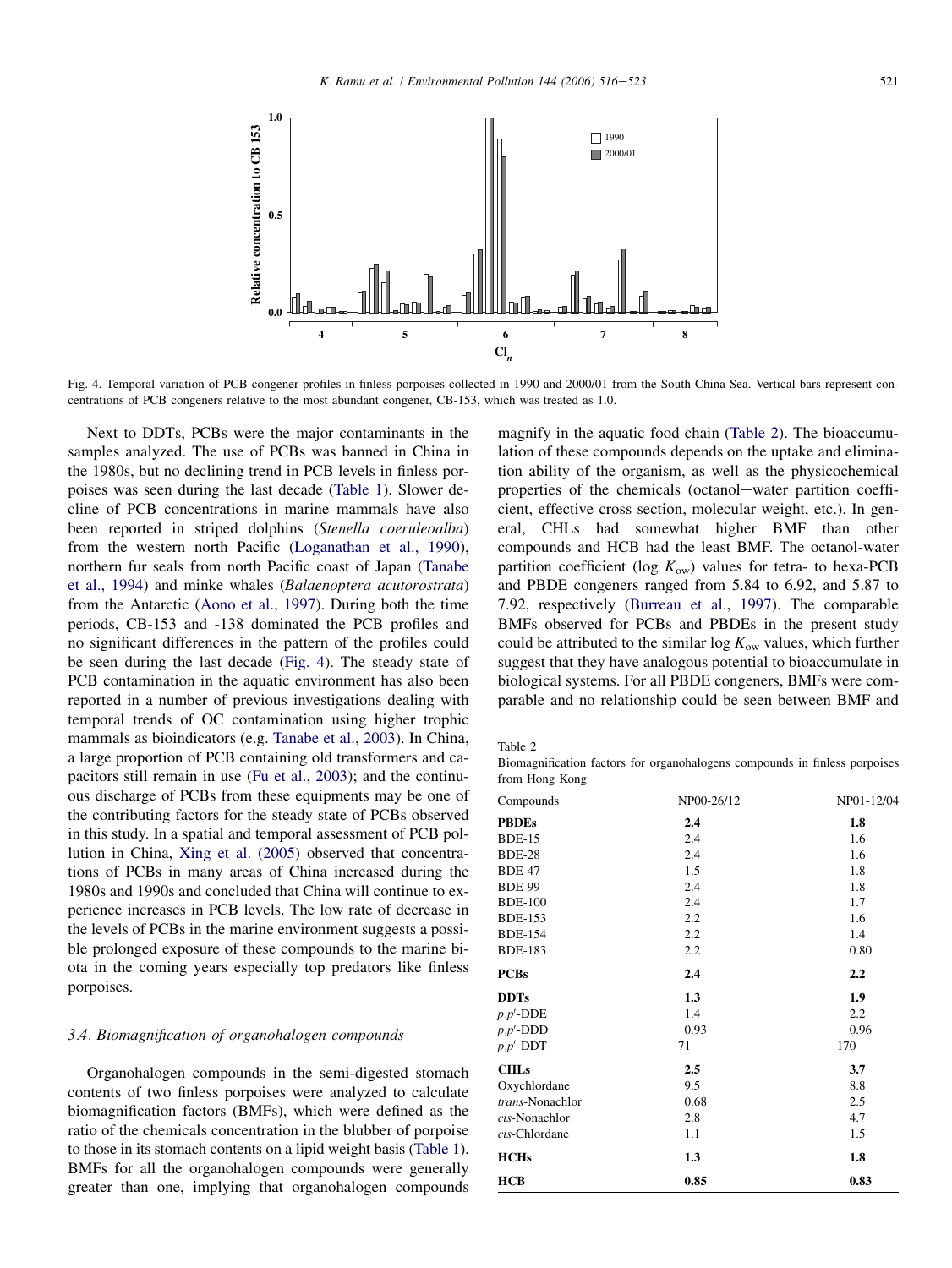<span id="page-6-0"></span>degree of bromination in the present study. There are a few studies on BMFs of PBDE congeners in the natural environment. By feeding carp (Cyprinus carpio) a diet spiked with a cocktail of PBDE congeners under laboratory conditions, [Stapleton](#page-7-0) et al. (2004b) found BMFs of 0.028 and 1.36 for BDE-153 and -47, respectively. Bioaccumulation of organohalogen compounds also depends on the metabolic capacity of the organisms, thus there is a possibility of BMFs being underestimated due to biotransformation or overestimated due to bioformation kinetics [\(Tomy](#page-7-0) et al., 2004). Finless porpoises inhabiting Hong Kong waters have a diverse diet that includes several species of fish, squid and shrimp (Barros et al., 2002); this may partly explain the differences in BMFs for the organohalogen compounds among the two finless porpoises analyzed. Another factor is that stomach contents do not always fully represent the diet and they might just happen to be present at the time of sampling. More work needs to be done to assess the efficiency by which these compounds are biotransformed and whether the resulting metabolites present a greater hazard than their parent compounds.

# 4. Conclusions

This is the first study on the temporal variation of organohalogen contaminants in finless porpoises from SCS. Lack of regulation on the use of PBDEs and the dumping of e-waste from the developed nations along the South China coast for recycling suggest that the situation may continue to deteriorate in this region. Continuous monitoring studies on organohalogen contaminants in finless porpoises and other marine mammals from SCS are recommended to ascertain the trends observed in this study and also to determine the toxic effects on cetaceans. The present study underlines the utility of long-term archival specimen banks in scooping out historical loading of environmental contaminants and in forecasting their future trends.

### Acknowledgments

The authors are thankful to Dr. A. Subramanian (CMES, Ehime University) for critical reading of the manuscript. This study was supported by Grants-in-Aid for Scientific Research (A) (16201014) from Japan Society for the Promotion of Science and Young Scientists (B) (Project 16780139) and ''21st century COE program'' from the Ministry of Education, Culture, Sports, Science and Technology, Japan, and ''Materials Cycles Modeling of Persistent Toxic Chemicals and its policy Research Applications for Recycling and Waste Management'' from the Waste Management Research Grants of the Ministry of the Environment, Japan. One of the authors (P.K.S.L.) was supported by a grant from the Hong Kong Research Grants Council (CityU1103/03M). Thanks are also due to the many colleagues and assistants who have helped in the stranding program in Hong Kong over the years, especially Dr. Samuel K. Hung, Ms. Mientje Torey, and Ms. Isabel Beasley. The stranding program in Hong Kong is funded by the Agriculture, Fisheries and Conservation Department of the HKSAR Government.

#### References

- Akutsu, K., Kitagawa, M., Nakazawa, H., Makino, T., Iwazaki, K., Oda, H., Hori, S., 2003. Time-trend (1973-2000) of polybrominated diphenyl ethers in Japanese mothers milk. Chemosphere 53, 645–654.
- Alaee, M., Arias, P., Sjödin, A., Bergman, Å., 2003. An overview of commercially used brominated flame retardants, their applications, their use patterns in different countries/regions and possible modes of release. Environment International 29, 683-689.
- Aono, S., Tanabe, S., Fujise, Y., Kato, H., Tatsukawa, R., 1997. Persistent organochlorines in minke whale (Balaenoptera acutorostrata) and their prey species from the Antarctic and the North Pacific. Environmental Pollution 98,  $81-89$ .
- Barros, N.B., Jefferson, T.A., Parsons, E.C.M., 2002. Food habits of finless porpoises (Neophocaena phocaenoides) in Hong Kong waters. Raffles Bulletin of Zoology Supplement 10, 115-123. BSEF, 2004 <[www.bsef.com](http://www.bsef.com)>.
- Burreau, S., Axelman, J., Broman, D., Jakobsson, E., 1997. Dietary uptake in pike (Esox lucius) of some polychlorinated biphenyls, polychlorinated naphthalenes and polybrominated diphenyl ethers administered in natural diet. Environmental Toxicology and Chemistry 16, 2508-2513.
- Chen, W., Zhang, L., Xu, L., Wang, X., Hong, L., Hong, H., 2002. Residue levels of HCHs, DDTs and PCBs in shellfish from coastal areas of east Xiamen island and Minjiang estuary, China. Marine Pollution Bulletin 45, 385-390.
- Choi, J.W., Fujimaki, S., Kitamura, K., Hashimoto, S., Ito, H., Suzuki, N., Sakai, S., Morita, M., 2003. Polybrominated dibenzo-p-dioxins, dibenzofurans, and diphenyl ethers in Japanese human adipose tissue. Environmental Science and Technology 37, 817-821.
- Darnerud, P.O., Eriksen, G.S., Johannesson, T., Larsen, P.B., Viluksela, M., 2001. Polybrominated diphenyl ethers: occurrence, dietary exposure, and toxicology. Environmental Health Perspectives 109, 49-68.
- de Wit, C.A., 2002. An overview of brominated flame retardants in the environment. Chemosphere 46, 583-624.
- Fu, J., Mai, B., Sheng, G., Zhang, G., Wang, X., Peng, P., Xiao, X., Ran, R., Cheng, F., Peng, X., Wang, Z., Tang, U.W., 2003. Persistent organic pollutants in environment of the Pearl River Delta, China: an overview. Chemosphere 52, 1411-1422.
- Fung, C.N., Lam, J.C.W., Zheng, G.J., Connell, D.W., Monirith, I., Tanabe, S., Richardson, B.J., Lam, P.K.S., 2004. Mussel based monitoring of trace metal and organic contaminants along the east coast of China using Perna viridis and Mytilus edulis. Environmental Pollution 127, 203-216.
- Hale, R.C., Guardia, M.J.L., Harvey, E., Mainor, T.M., 2002. Potential role of fire retardant-treated polyurethane foam as a source of brominated diphenyl ethers to the US environment. Chemosphere 46, 729–735.
- Haglund, P.S., Zook, D.R., Buser, H.R., Hu, J., 1997. Identification and quantification of polybrominated diphenyl ethers and methoxy- polybrominated diphenyl ethers in Baltic biota. Environmental Science and Technology 31,  $3281 - 3287$ .
- Hileman, B., 2002. Electronic waste. Chemical and Engineering News 80 (26),  $15 - 18.$
- Hites, R.A., 2004. Polybrominated diphenyl ethers in the environment and in people: a meta-analysis of concentrations. Environmental Science and Technology 38, 945-956.
- Ikonomou, M.G., Rayne, S., Addison, R.F., 2002. Exponential increases of the brominated flame retardants, polybrominated diphenyl ethers, in the Canadian Arctic from 1981 to 2000. Environmental Science and Technology 36, 1886-1892.
- Kajiwara, N., Ueno, D., Monirith, I., Tanabe, S., Pourkazemi, M., Aubrey, D.G., 2003. Contamination by organochlorine compounds in sturgeons from Caspian Sea during 2001 and 2002. Marine Pollution Bulletin 46,  $741 - 747$ .
- Kajiwara, N., Ueno, D., Takahashi, A., Baba, N., Tanabe, S., 2004. Polybrominated diphenyl ethers and organochlorines in archived northern fur seal